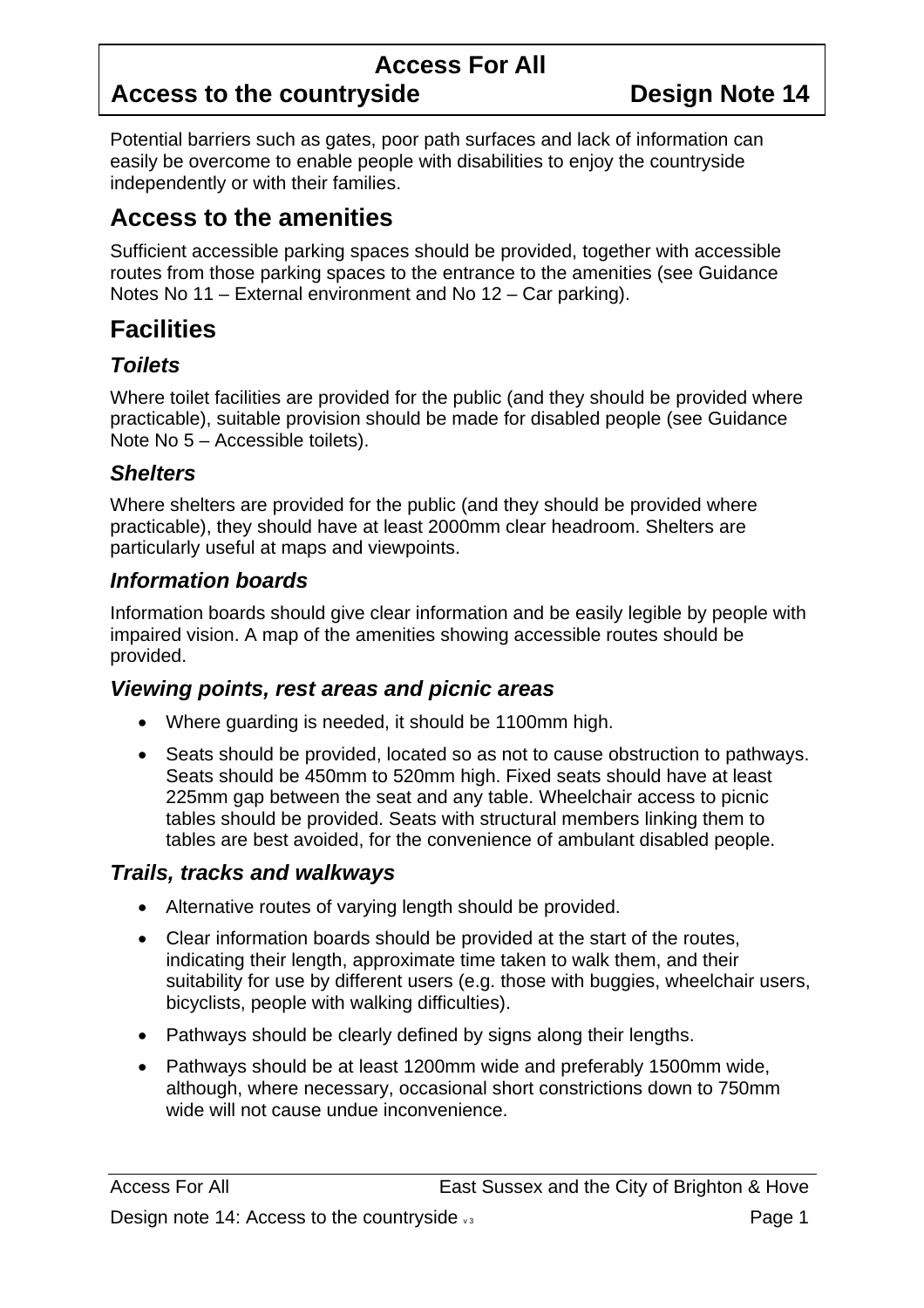- Unless the pathways are 1500mm wide, they should be provided with frequent passing places at least 1500mm x 1500mm.
- 2100mm clear headroom should be provided to all pathways, although, where necessary, occasional obstructions could remain if they were very clearly marked.
- The surfaces of pathways should be firm, stable and preferably non-slip whether wet or dry. Hard surfaces such as concrete and macadam are best but may be inappropriate for environmentally sensitive areas where rolled stone may be more appropriate. Loose materials should be avoided.
- Pathways should be free draining or provided with cross-falls (about 1:50).
- A good level of inspection and maintenance should be provided, to ensure that pathways remain clear and in a good state of repair.

### **Gaps, gates and styles**

- Gates and styles should be avoided where possible.
- Gaps should be at least 800mm wide.
- Gates should have at least 800mm clear opening width.
- Traditional kissing gates are inappropriate. Larger versions of kissing gates (which achieve the aim of restricting the passage of large livestock even while left unsecured, while allowing the passage of people) can be suitable, for example, by using a 1500mm wide gate restricted to swing no more than 90 degrees in total, together with a pen of 1700mm x 1700mm (or two, each 1000mm x 1600mm).
- Latch gates can be suitable, if the latch is easily grasped, located between 900mm and 1100mm above ground level, and needs minimal strength to operate.
- Self-closing gates can be suitable, although the closing force should not be excessive.

### **Ramps**

See Design Note No 1 – Approaches and entrances for guidance on external ramps.

### **Steps**

Every effort should be made to provide at least one route giving suitable level or ramped access to any unique features on the site.

See Design Note No 1 – Approaches and entrances for guidance on external stairways.

The constraints of the countryside will sometimes make it difficult if not impossible to achieve ideal access. Common sense should prevail. Any hazards, difficulties and inconveniences should be clearly apparent and marked where appropriate (particularly on a notice board at the entrance to amenities). It is be better to have less than ideal access on a particular pathway than to ban all disabled visitors from using it at all, but it is important that people know what is ahead.

If it is impracticable to make a pathway suitable for wheelchair users, it is likely that it could be made suitable for the ambulant disabled, and this may be the appropriate